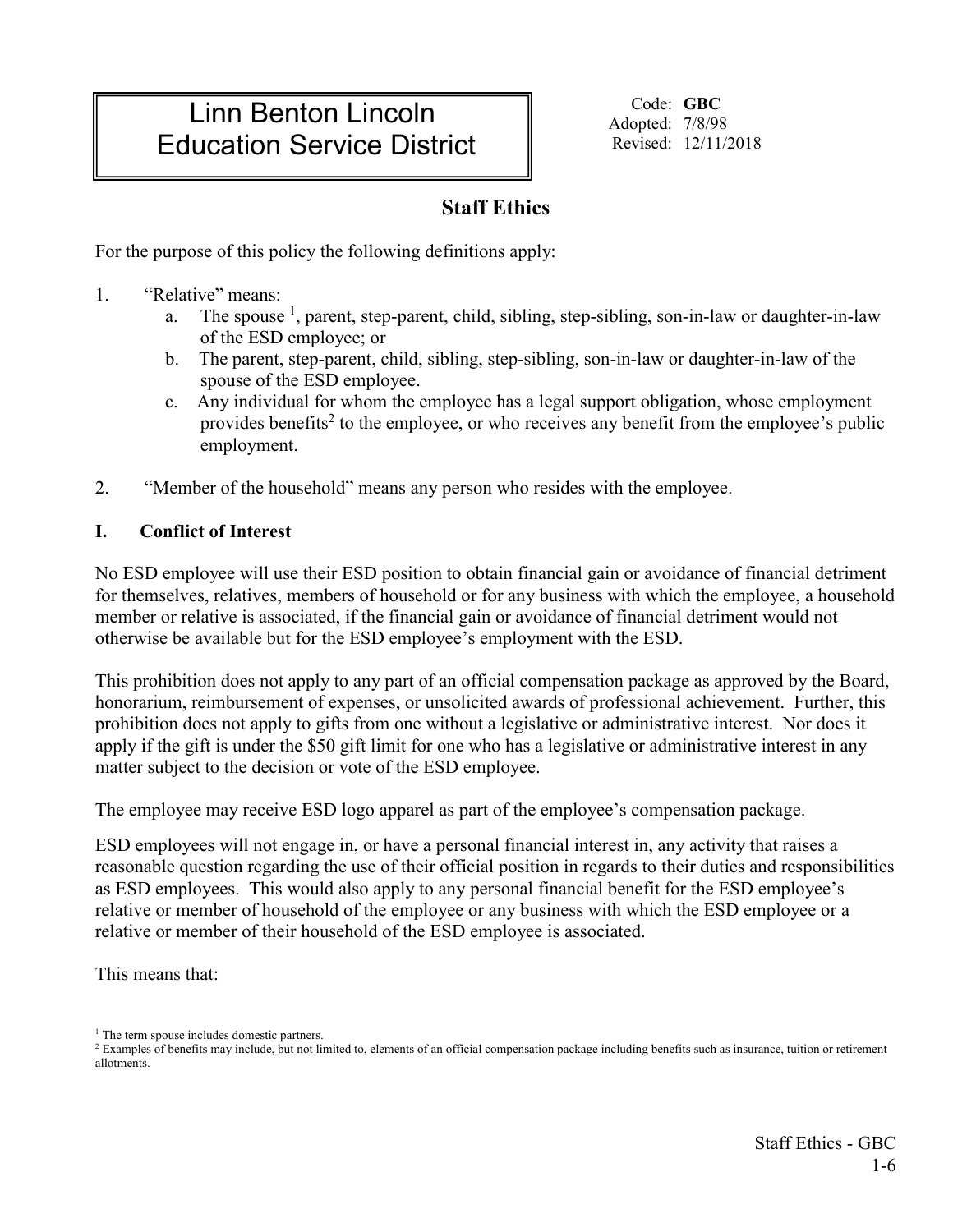- 1. Employees, relatives or members of ESD employees household will not use the employee's position to obtain financial gain or avoidance of financial detriment from students, parents or staff;
- 2. Any device, publication or any other item developed during the employee's paid time shall be ESD property;
- 3. Employees will not further personal gain through the use of confidential information gained in the course of or by reason of position or activities in any way;
- 4. No ESD employee may serve as a Board or budget committee member in the ESD.
- 5. An employee will not perform any duties related to an outside job during his/her regular working hours or during the additional time that he/she needs to fulfill the position's responsibilities; nor will an employee use any ESD facilities, equipment or materials in performing outside work.
- 6. If an employee authorizes a public contract, the employee may not have a direct beneficial financial interest in that public contract for two years after the date the contract was authorized.

If an ESD employee has a potential or actual conflict of interest, the ESD employee must notify his/her supervisor in writing by completing the LBL ESD Report of Potential Conflict of Interest Form. This must be done on each occasion the ESD employee is met with a conflict of interest.

"Potential conflict of interest" means any action or any decision or recommendation by an ESD employee that could result in a financial benefit or detriment for self or relative or for any business with which the ESD employee or relatives are associated, unless otherwise provided by law.

"Actual conflict of interest" means any action or any decision or recommendation by an ESD employee that would result in a financial benefit or detriment for self or relative or for any business with which the ESD employee or relatives are associated, unless otherwise provided by law.

In order to avoid violation of nepotism provisions and ESD policy, ESD employees must abide by the following when an employee's relative or member of the household of the ESD employee is seeking and/or holds a position with the ESD:

- 1. An ESD employee may not appoint, employ, promote, discharge, fire, or demote or advocate for such an employment decision for a relative or member of the household, unless he/she complies with the conflict of interest requirements of Oregon Revised Statute (ORS) Chapter 244. This rule does not apply to employment decisions regarding unpaid volunteer position, unless it is a Board-related position.
- 2. An ESD employee may not participate as a public official in any interview, discussion, or debate regarding the appointment, employment, promotion, discharge, firing, or demotion of a relative or a member of the household. An employee may still serve as a reference, provide a recommendation, or perform other acts that are part of the normal job functions of the employee.
- 3. More than one member of an employee's family may be hired as a regular ESD employee. In accordance with Oregon law, however, the ESD may refuse to hire individuals, or may transfer current employees, in situations where an appointment would place one family member in a position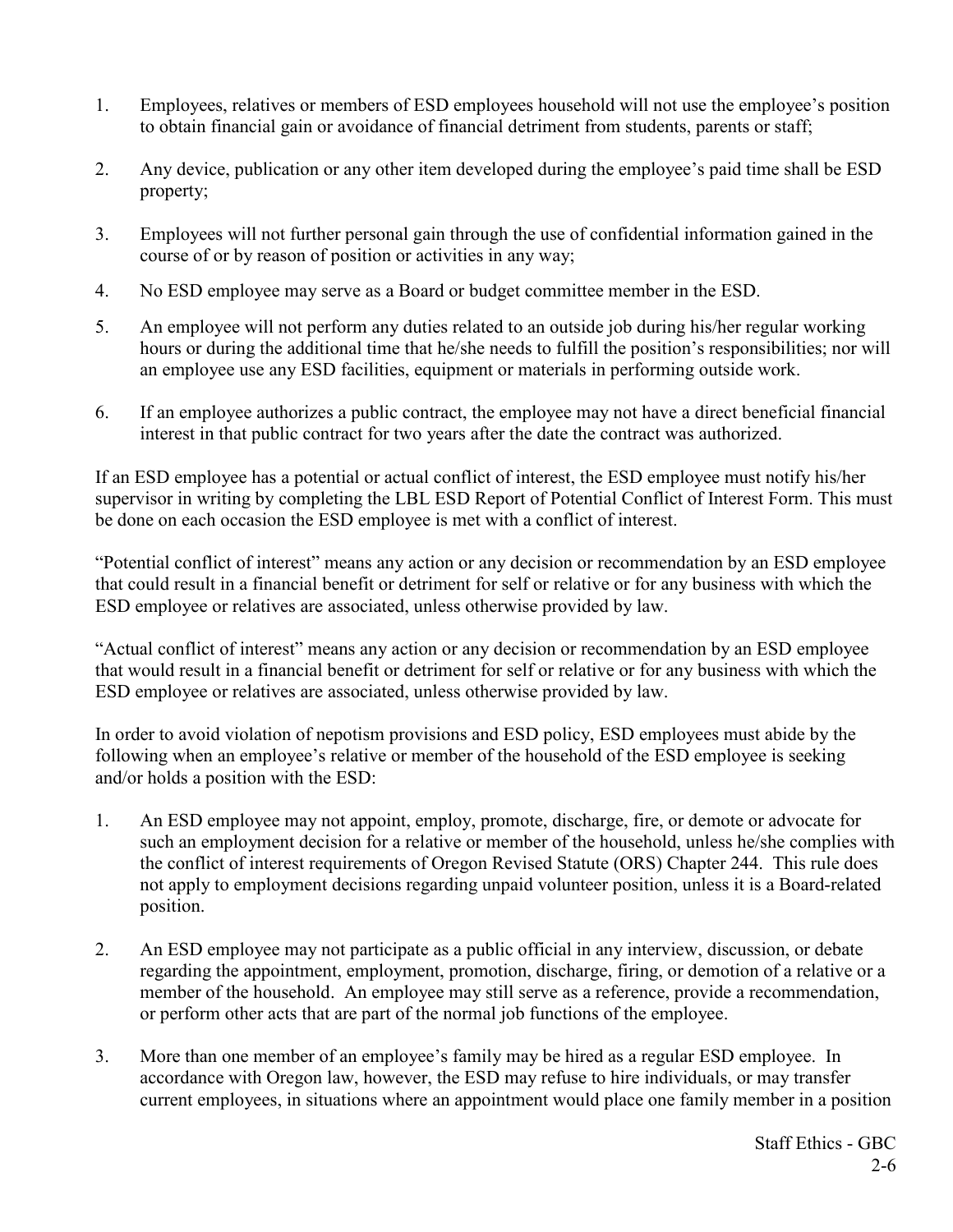of exercising supervisory, appointment or grievance adjustment authority over another member of the same family. Employees who are members of the same family may not be assigned to work in the same building except by the Superintendent's approval.

#### **II. Gifts**

ESD employees must comply with the following rules involving gifts:

Employees are public officials and therefore will not solicit or accept a gift or gifts with an aggregate value in excess of \$50 from any single source in a calendar year that has a legislative or administrative interest in any matter subject to the decision or vote of the ESD employee. All gift related provisions apply to the employee, their relatives and members of their household. The \$50 gift limit applies separately to the employee, and to the employee's relatives or members of household, meaning that the employee and each member of their household and relative can accept up to \$50 each from the same source/gift giver. A gift may be received by the ESD employee from, but not limited to, another ESD employee, a student, a parent of a student or a vendor. Except for exclusions in ORS 244.040(2), an item received by an employee from the ESD is prohibited.

1. "Gift" means something of economic value given to an employee without valuable consideration of equivalent value, which is not extended to others who are not public officials on the same terms and conditions.

## **Determining the Source of Gifts**

Employees, the employee relatives or members of the employee's household should not accept gifts in any amount without obtaining information from the gift giver as to who is the source of the gift. It is the employee's personal responsibility to ensure that no single source provides gifts exceeding an aggregate value of \$50 in a calendar year, if the source has a legislative or administrative interest in any matter subject to the decision or vote of the ESD employee. If the giver does not have a legislative/administrative interest, the \$50 limit does not apply and the employee need not keep track of it, although they are advised to do so anyway in case of a later dispute.

#### **Determining Legislative and Administrative Interest**

A legislative or administrative interest means an economic interest distinct from that of the general public, in any action subject to the official decision of an employee.

A decision means an act that commits the ESD to a particular course of action within the employee's scope of authority and that is connected to the source of the gift's economic interest. A decision is not a recommendation or work performed in an advisory capacity. If a supervisor delegates the decision to a subordinate but retains responsibility as the final decision maker, both the subordinate and supervisor's actions would be considered a "decision."

## **Determining the Value of Gifts**

The fair market value of the merchandise, goods, or services received will be used to determine benefit or value.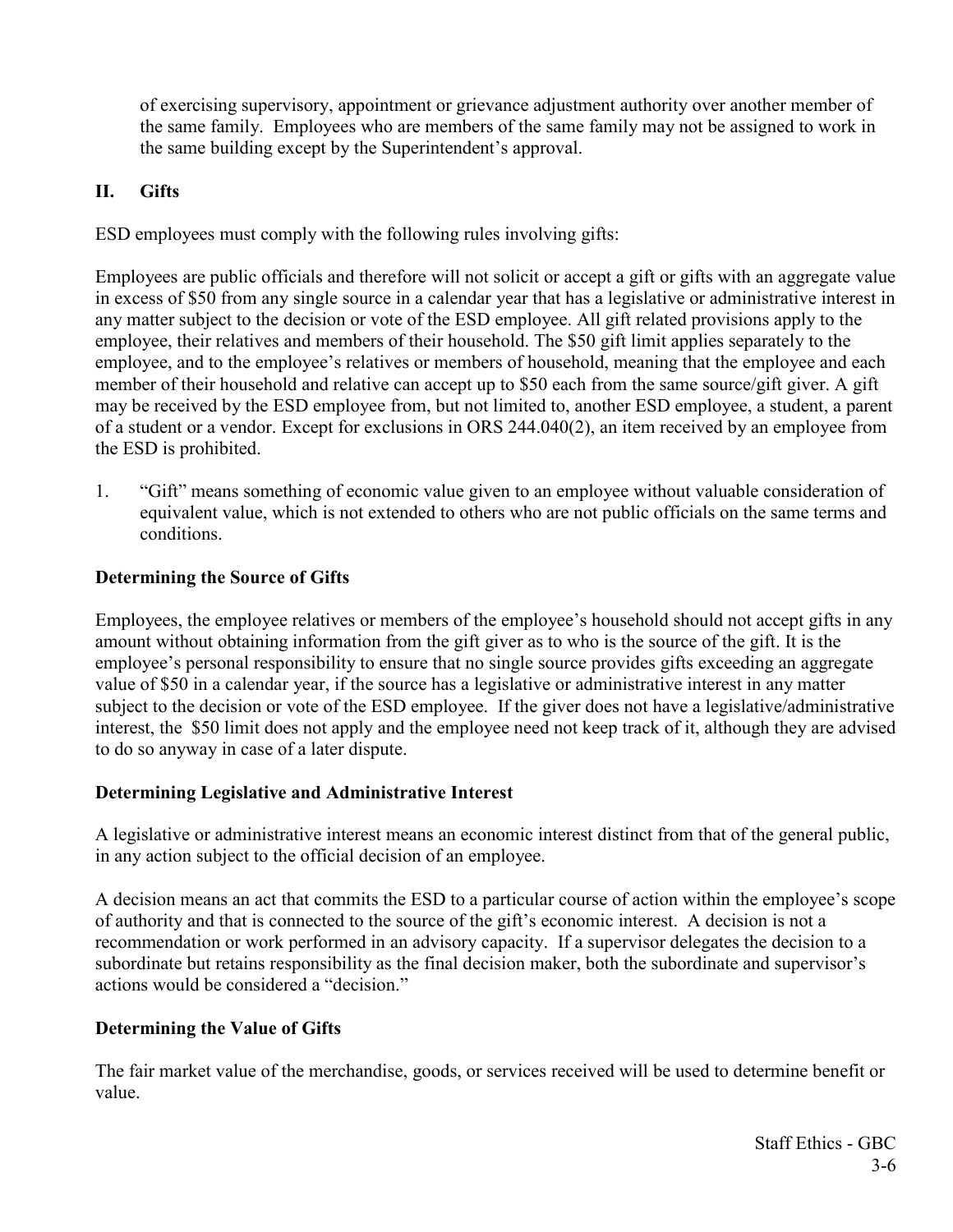"Fair market value" is the dollar amount goods or services would bring if offered for sale by a person who desired, but was not obligated, to sell and purchased by one who is willing, but not obligated, to buy. Any portion of the price that was donated to charity, however, does not count toward the fair market value of the gift if the employee does not claim the charitable contribution on personal tax returns. Below are acceptable ways to calculate the fair market value of a gift:

1. In calculating the per person cost at receptions or meals the payor of the employee's admission or meal will include all costs other than any amount donated to a charity.

For example, a person with a legislative or administrative interest buys a table for a charitable dinner at \$100 per person. If the cost of the meal was \$25 and the amount donated to charity was \$75, the benefit conferred on the employee is \$25. This example requires that the employee does not claim the charitable contribution on personal tax returns.

- 2. For receptions and meals with multiple attendees, but with no price established to attend, the source of the employee's meal or reception will use reasonable methods to determine the per person value or benefit conferred. The following examples are deemed reasonable methods of calculating value or benefit conferred:
	- a. The source divides the amount spent on food, beverage and other costs (other than charitable contributions) by the number of persons whom the payor reasonably expects to attend the reception or dinner;
	- b. The source divides the amount spent on food, beverage and other costs (other than charitable contributions) by the number of persons who actually attend the reception or dinner; or
	- c. The source calculates the actual amount spent on the employee.

Upon request by the employee, the source will give notice of the value of the merchandise, goods, or services received.

Attendance at receptions where the food or beverage is provided as an incidental part of the reception is permitted without regard to the fair market value of the food and beverage provided.

## **Value of Unsolicited Tokens or Awards: Resale value**

Employees may accept unsolicited tokens or awards that are engraved or are otherwise personalized items. Such items are deemed to have a resale value under \$25 (even if the personalized item cost the source more than \$50), unless the personalized item is made from gold or some other valuable material that would have value over \$25 as a raw material.

## **Entertainment**

Employees may not accept any gifts of entertainment over \$50 in value from any single source in a calendar year that has a legislative or administrative interest in any matter subject to the decision of the employee unless:

1. The entertainment is incidental to the main purpose of another event (i.e. a band playing at a reception). Entertainment that involves personal participation is not incidental to another event (such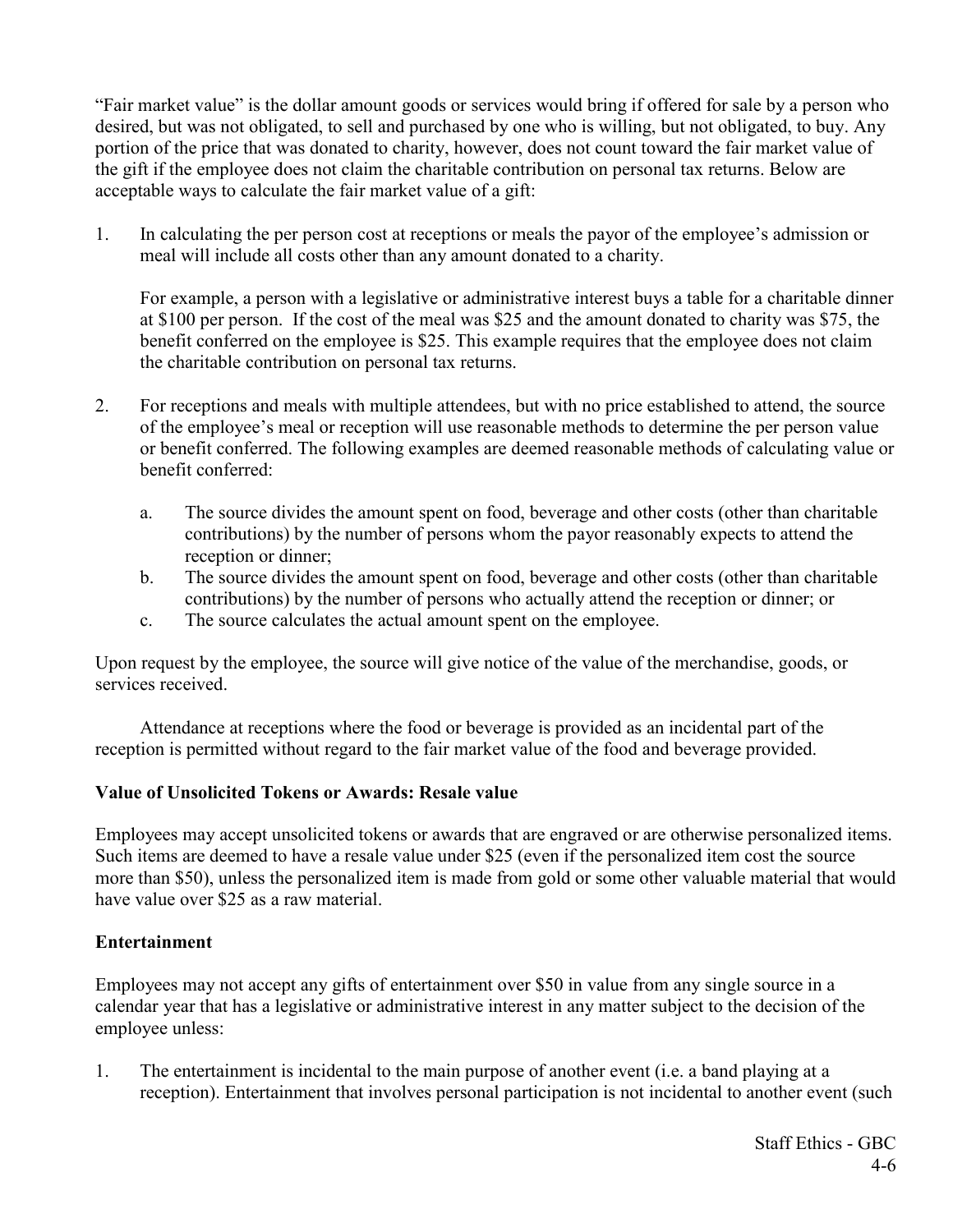as a golf tournament at a conference); or

2. The employee is acting in their official capacity for a ceremonial purpose.

Entertainment is ceremonial when an employee appears at an entertainment event for a "ceremonial purpose" at the invitation of the source of the entertainment who requests the presence of the employee at a special occasion associated with the entertainment. Examples of an appearance by an employee at an entertainment event for a ceremonial purpose include: throwing the first pitch at a baseball game, appearing in a parade and ribbon cutting for an opening ceremony.

#### **Exceptions**

The following are exceptions to the ethics rules on gifts that apply to employees.

- 1. Gifts from "relatives" and "members of the household" to the employee are permitted in an unlimited amount; they are not considered gifts under the ethics rules.
- 2. Informational or program material, publications, or subscriptions related to the recipient's performance of official duties.
- 3. Food, lodging, and travel generally count toward the \$50 aggregate amount per year from a single source with a legislative/administrative interest, with the following exceptions:

*Organized Planned Events*. Employees are permitted to accept payment for travel conducted in the employee's official capacity, for certain limited purposes:

a. Reasonable expenses (i.e. food, lodging, travel, fees) for attendance at a convention, fact-finding mission or trip, or other meeting do not count toward the \$50 aggregate amount IF:

- (1) The employee is scheduled to deliver a speech, make a presentation, participate on a panel, or represent the ESD; and
	- a) The giver is a unit of a:
		- i) Federal, state, or local government;
		- ii) An Oregon or federally recognized Native American Tribe; OR
		- iii) Non-profit corporation
	- (2) The employee is representing the ESD:
		- (a) On an officially sanctioned trade-promotion or fact-finding mission; OR
		- (b) Officially designated negotiations or economic development activities where receipt of the expenses is approved in advance by the superintendent.

The purpose of the exception in a. above is to allow employees to attend organized, planned events and engage with the members of organizations by speaking or answering questions, participating in panel discussions or otherwise formally discussing matters in their official capacity. This exception to the gift